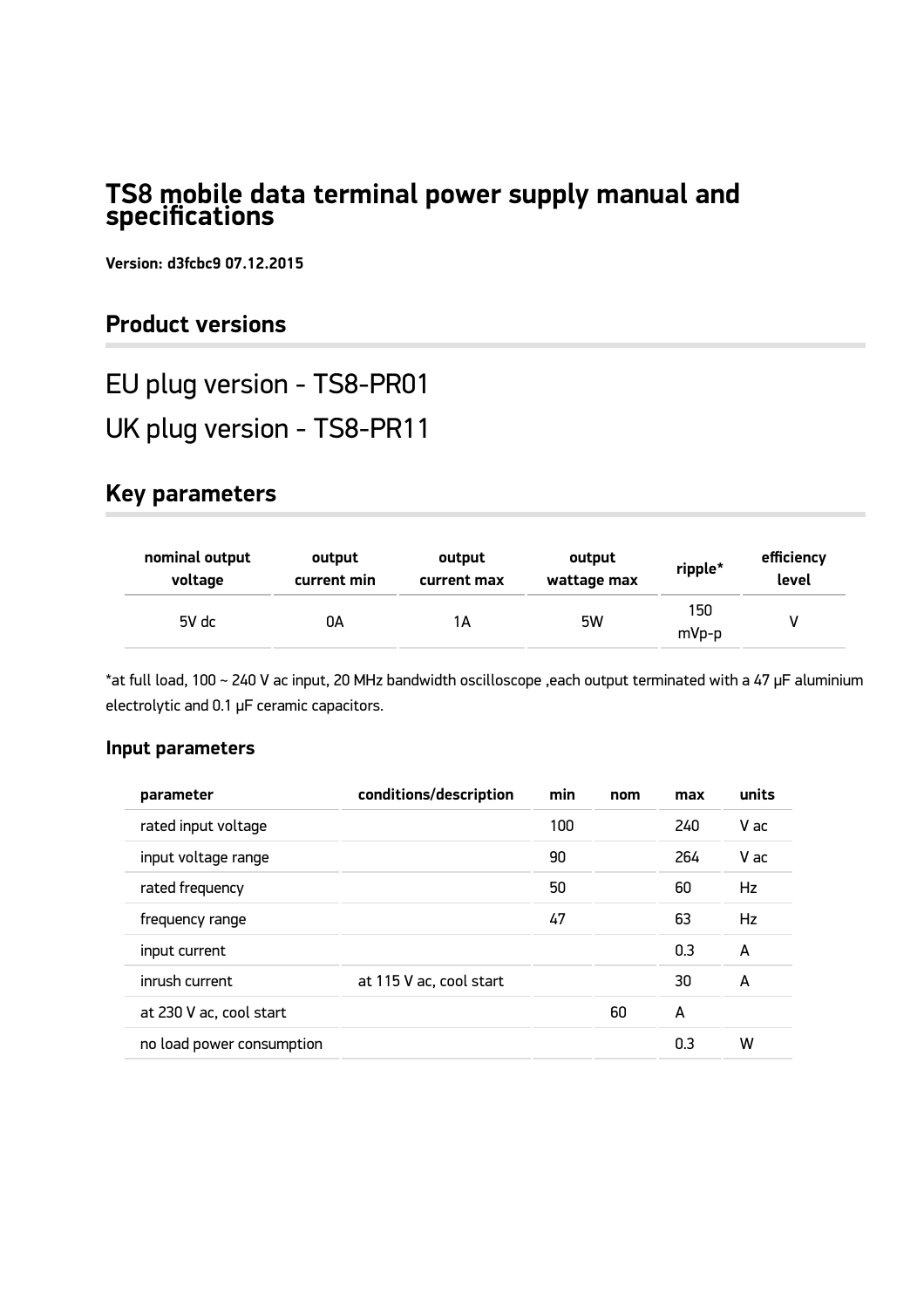## **Output parameters**

| parameter                | conditions/description               | min | nom | max | units |
|--------------------------|--------------------------------------|-----|-----|-----|-------|
| line regulation          |                                      |     | +3  |     | %     |
| load regulation          |                                      |     | +3  |     | %     |
| over voltage protection  | protected through primary circuit IC |     |     |     |       |
| short circuit protection | output shut down and auto restart    |     |     |     |       |

# **Safety & Compliance**



| parameter             | conditions/description                | min | nom | max   | units |
|-----------------------|---------------------------------------|-----|-----|-------|-------|
| HI-POT                | input to output at 10 mA for 1 minute |     |     | 3.000 | V ac  |
|                       |                                       |     |     | 4,242 | V dc  |
| insulation resistance | input to output at 500 V dc           | 100 |     |       | MΩ    |
| safety approvals      | GS                                    |     |     |       |       |
| EMC/EMI               | CE, FCC                               |     |     |       |       |
| leakage current       |                                       |     |     | 0.1   | mA    |
| RoHS compliant        | ves                                   |     |     |       |       |

## **Environmental information**

| parameter             | conditions/description | min | nom | max | units |
|-----------------------|------------------------|-----|-----|-----|-------|
| operating temperature |                        |     |     | 50  | 아     |
| operating humidity    |                        | 20  |     | 80  | %     |
| storage temperature   |                        | -10 |     | 70  | °C    |
| storage humidity      |                        |     |     | чn  | %     |